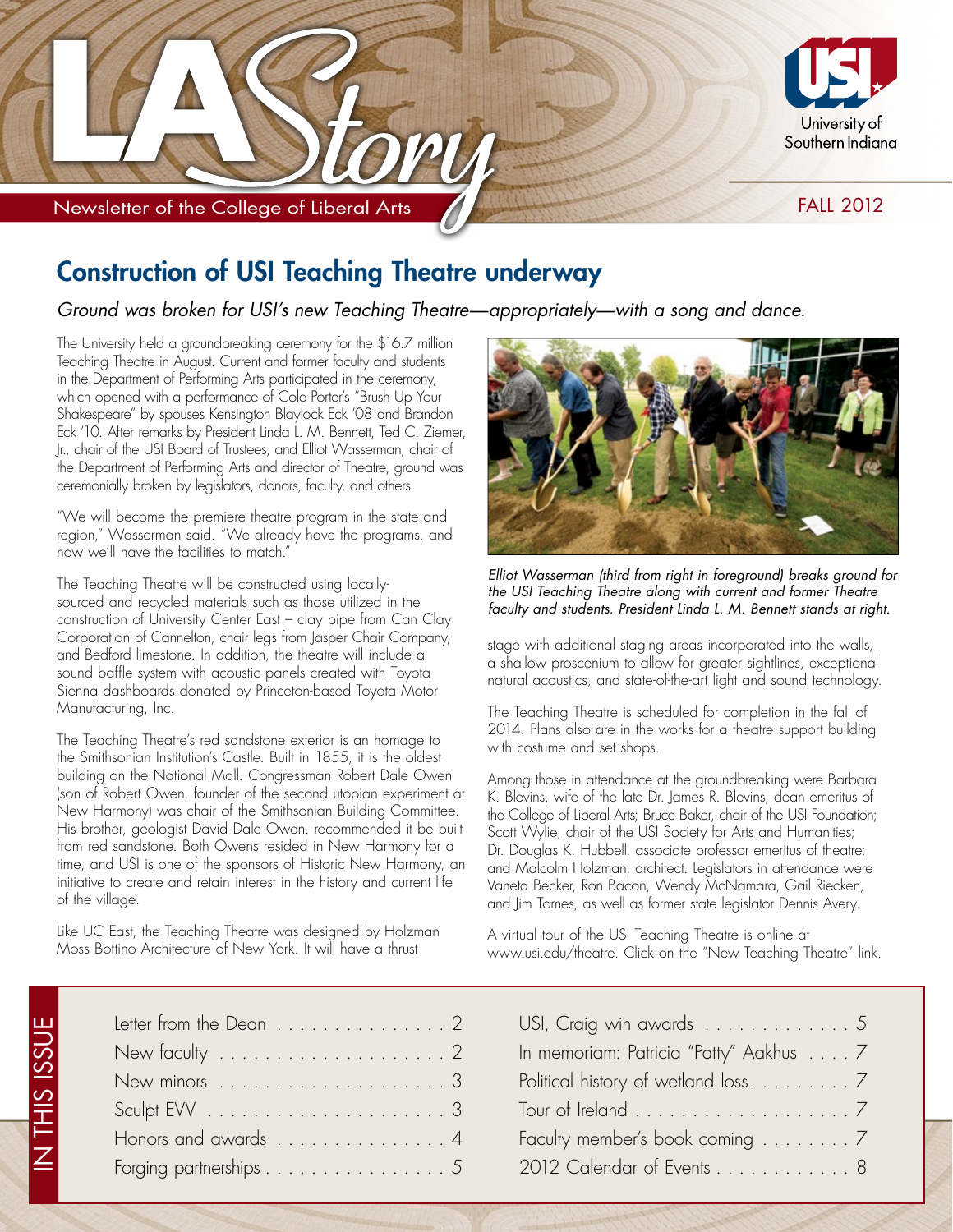### Dean's Message

The College of Liberal Arts is a vital place with an ever-<br>changing human face. We are welcoming the new freshn<br>class and 14 new full-time faculty who are arriving from<br>multiple destinations and represent nine different ar he College of Liberal Arts is a vital place with an everchanging human face. We are welcoming the new freshman class and 14 new full-time faculty who are arriving from They constitute more than 10 percent our our full-time faculty, bringing with them new ideas and a rich body of experience that will impact learners across our college. I welcome all our new students, faculty and staff to our academic family and look forward to the new year with opportunities that will change all of our lives.



Michael Aakhus

Factuly, staff, and students traveled to Ghana in West Africa during the summer and encountered the rich culture and history of this region. They engaged in service learning projects that took them into the healthcare system as well as classrooms to meet the Ghanaian people, bringing their experiences back to our campus. We also sent a student to Scotland to work in archives at New Lanark. We were able to send the Chamber Choir to Ireland, where they performed their music in multiple venues with an outstanding response from their many audiences. Other student destinations included India, China, the Dominican Republic, Turkey, Greece, Italy, France, Germany, and the United Kingdom.

August 14 marked the groundbreaking ceremonies for the USI Teaching Theatre. For the occasion, two alumni, Brandon Eck '10 and Kensington Blaylock Eck '08, performed for enthusiastic donors, legislators, trustees, faculty, students, and community members. In just 20 months, the dreams and hard work of so many will come to realization. The facility will transform the performing arts on our campus, giving USI students and faculty a world-class venue in which to present their substantial talents to our campus and community. I look forward to the grand opening when the lights go down and the performing arts are given the stage to transform us all.

### Welcome to USI

New faculty in the College of Liberal Arts

Anna-Lisa Halling (Spanish) Jessica Jensen (French) Nathaniel Sinnot (Performing Arts) Marcus Wicker (English) Tamra Cater (Psychology) Brianna DiBacco (English) Brandon Gardner (Art, Printmaking) Jennifer Horn (English)

James Hunter (English) Courtney Kisat (History) Shannon Pritchard (Art History) Emily Rauscher (Communications) Kristin Wilkins (Art, Photography) Sarah Wangler (English) Tom Drury (Music)



#### College of Liberal Arts

| Office 812/464-1855<br>FAX 812/465-7152              |
|------------------------------------------------------|
| Dean<br>Michael Aakhus 812/464-1853                  |
| Assistant Dean<br>Thomas Bordelon. 812/465-7140      |
| <b>Assistant Dean</b><br>Michael Dixon. 812/465-1093 |

#### **Departments**

Art Joan Kempf deJong . . . . . .812/465-1214 **Communications** Dr. Wayne Rinks. . . . . . . 812/464-1950 **English** Dr. Stephen Spencer . . . . 812/465-7063 Modern and Classical Languages Dr. Silvia Rode . . . . . . . . 812/465-7026 History Dr. Jason Hardgrave . . . . 812/465-1221 Performing Arts Elliot Wasserman. . . . . . . 812/465-1614 Philosophy Dr. Rocco Gennaro . . . . . 812/464-1744 Political Science and Public Administration Dr. Mary Hallock-Morris. . 812/461-5207 Psychology Dr. Julie Evey-Johnson . . . . 812/464-1830 Social Work Dr. Iris Phillips . . . . . . . . . .812/461-5281 Sociology Dr. Ronda Priest . . . . . . . 812/465-1092

### www.usi.edu/libarts

LA Story editor Wendy Knipe Bredhold '98. . 812/461-5259

The LA Story logo was designed by USI graphic design student M. Eric Hill '03.

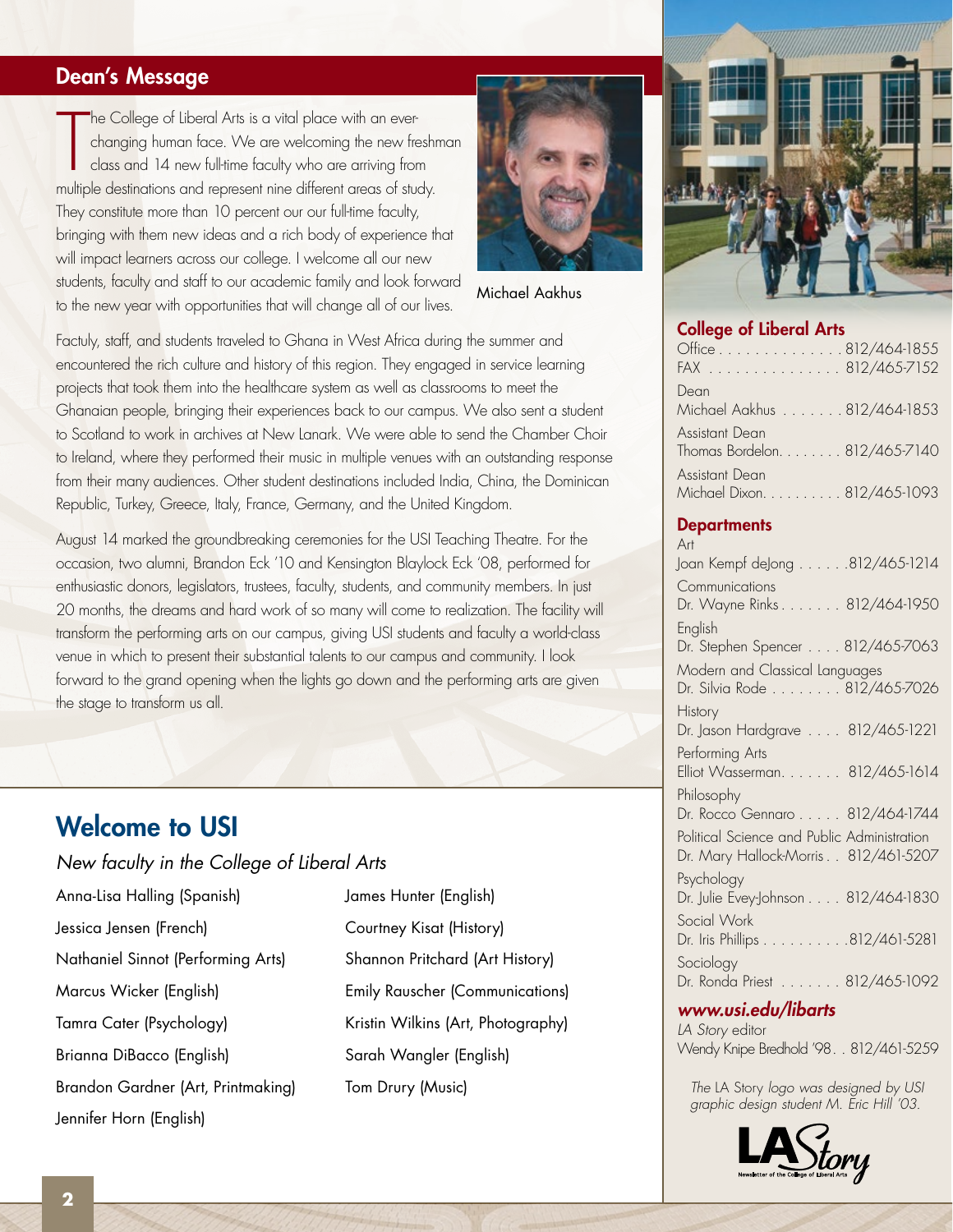# New minors offered in 2012–2013

#### Pre-law and legal studies

The Department of Political Science and Public Administration is implementing two new minors designed for students with an interest in legal careers.

The new interdisciplinary pre-law minor meets the challenge put forth by the American Bar Association: to provide undergraduates with a broad array of core skills such as analytical problem solving, critical reading and writing, oral communication and listening abilities, general research skills, public service, and the promotion of justice. This 21-hour minor includes 12 hours of required foundational courses that focus on critical thinking, oral communication, and written communication skills. Students also take nine hours of electives (three hours at the 100-200 level; six hours at the 300-400 level) that are drawn from a list of courses that include economics, criminal justice, business, communications, political science and anthropology. Students are encouraged to complete a legal internship. Because this minor is aimed at students who wish to attend law school, pre-law minors will be required to maintain a 3.0 grade point average.

Students who wish to pursue legal careers that do not require a law degree (i.e., paralegals) or students who may wish to work in the governmental sector can take the legal studies

minor. This minor requires 12 hours of courses that include six hours of foundational skills (i.e., critical thinking; oral and written communications) and six hours of course work related to legal fields. Students also will take nine hours of electives (three hours at the 100-200 level; six hours at the 300-400 level) that are drawn from a list of courses that include economics, criminal justice, business, communications, political science and anthropology. Students are encouraged to complete a legal internship and must maintain a 2.5 grade point average. For more information, contact Dr. Nicholas LaRowe, pre-law coordinator, at nllarowe@usi.edu or 812/464-1727.

#### Cognitive science

Cognitive science is the interdisciplinary science of the human mind and cognition which includes study of neuroscience, perception, learning, robotics/artificial intelligence, linguistics, and neural networks. This minor is designed as a supplement for majors in psychology, philosophy, computer science, mathematics, engineering/technology, and languages. Courses include the new Introduction to Cognitive Science (PHIL 377) to be offered in the spring. For more information, contact Dr. Rocco J. Gennaro, Department of Philosophy chair, at rjgennaro@usi.edu or 812/464-1744.

# Sculpt EVV on display through spring 2013

Last summer, USI and the City of Evansville, along with the Arts Council of Southwestern Indiana and the Evansville Bicentennial Committee, planned Sculpt EVV, a juried outdoor sculpture exhibition in the Haynie's Corner Arts District in downtown Evansville. Dr. Hilary Braysmith, associate professor of art history, received a grant of \$120,000 from the City of Evansville for the project. Marilu Knode, executive director of Laumeier Sculpture Park in St. Louis and juror for the exhibition, selected a dozen works of art from more than 70 works submitted from across the country. Five winners were announced at the Art EVV music and art festival held in June.

Sculpt EVV was part of USI summer courses: ART 399: Special Topics in Outdoor Sculpture Exhibitions and ART 399: Special Topics in Photo/Video Documentary. During Art EVV, USI students led tours of the 0.3 mile sculpture walk and discussed the artists and their sculptures. Clay EVV, a companion exhibition organized by Alisa Holen, assistant professor of art, was held in conjunction with Sculpt EVV and Art EVV.

Sculpt EVV is on display through April 21, 2013. For more information and to view images of the winners, go to www. sculptevv.org.

> Becoming Evansville (clay and metal), a collaboration between Alisa Holen, USI assistant professor of art, Joe Smith, and Jenny Smith, is one of 12 sculptures on display.

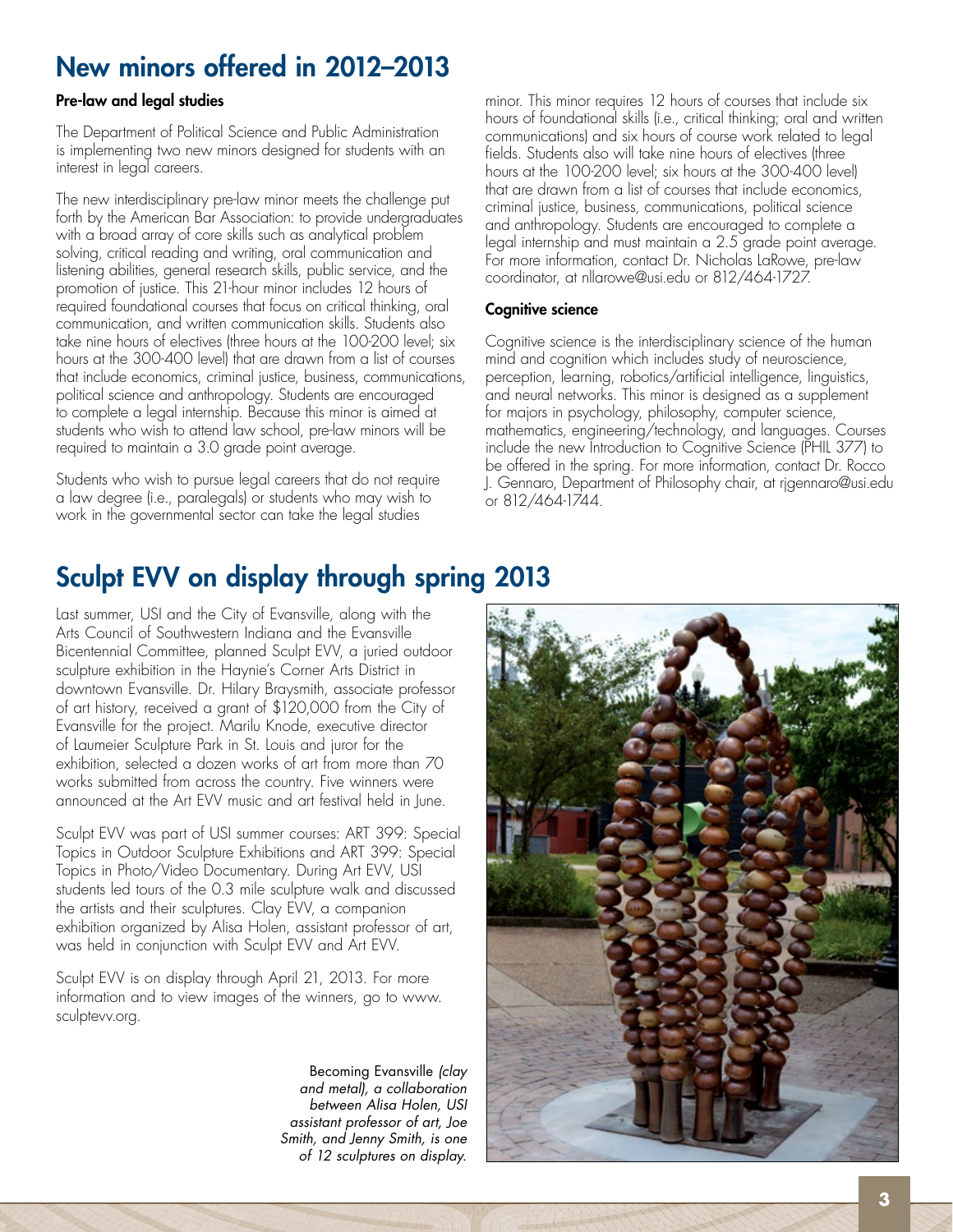# Honors and Awards

Alisa Holen, assistant professor of art, has been awarded a Lilly Endowment-funded \$1,550 Scholarship of Engagement (SOE) Faculty Grant from Indiana Campus Compact (ICC) for a service learning project within her introductory ceramics course this semester. "This grant will allow me to restructure Ceramics I into a service learning course based on the mission of Empty Bowls," Holen said. "The objective of this change is to give students the experience of serving the needs of their community through art. The service learning component of the course would involve making and glazing bowls, instructing community and University novices on how to make bowls, selling bowls, and engaging with a local hunger or homeless-based charity on the distribution of the funds that we raise."

John Morris, instructor in radio and television, won the Award of Excellence in the Broadcast Education Association's 2012 Festival of Media Arts. Morris was honored for his video news story about the work of an Evansville church's youth group. In July 2011, nearly 140 junior high and high school students from Crossroads Christian Church in Evansville spent a week in Joplin, Missouri, helping in the tornado recovery effort.

The fall musical Rent; Eric Altheide, the play's director; and two cast members received distinguished national awards from the Kennedy Center American College Theater Festival. The national program announced awards in two categories, outstanding production and distinguished production. The play was judged during the regional ACTF competition held at the University of Illinois at Urbana-Champaign, one of eight regional festivals held in the U.S. in January. Anachebe Asomugha, a senior theatre major from Newburgh, and Adam Woodruff, senior health services major from Evansville, received distinguished actor awards for their roles of Collins and Mark, respectively.

The Shield, USI's student newspaper, received 16 awards, including third place for Division II Newspaper of the Year, at the Indiana Collegiate Press Association (ICPA) conference held in April at Ball State University in Muncie, Indiana. The students earned four first-place awards, three second-place awards, and nine third-place awards. In addition to the awards, two USI students and Erin Gibson, instructor in journalism and advisor to The Shield, were elected to one-year terms on the ICPA board. Justin Law will serve as vice president of small newspapers, Kristen Scheller will serve as vice president of advertising, and Gibson will serve a fourth term as faculty advisor to the board.

Angela O'Nan '12 was awarded the 2012 Trustees Distinguished Merit Award at the College of Liberal Arts Honors Convocation in March. Given to one junior or senior each year, the award recognizes outstanding achievement not only in the student's major but also in the liberal arts and sciences that form the core curriculum. O'Nan holds a bachelor's degree in art with an emphasis in art history. After graduation, she accepted a position with the Arts Council of Southwestern Indiana as communications and gallery events manager.

Brent Mullen '10 has received an America's Unofficial Ambassadors Mosaic Fellowship to Jordan, and will live with a family there for two months this fall. According to Dr. Silvia Rode, chair of the Department of Modern and Classical Languages, the AUA Mosaic Fellowship is a highly competitive program that is increasing the number of unofficial ambassadors who represent America to the Muslim world. Each year, the program provides fellowships to support a small number of highly dedicated Americans volunteering with an AUA Directory-listed organization in a Muslim-majority country. The fellowship provides up to \$5,000. Michael Nouri, instructor in Arabic, said Mullen has been one of his most outstanding students in the study of Arabic language and culture. Mullen has taken three courses in Arabic at USI, tutored students in USI's English and a Second Language International (ESLI) program, and participated in the Small World Global Friendship Program, partnering with students from Saudi Arabia.

The Department of Sociology, Anthropology, and Criminal Justice Studies has received a grant of \$60,241 from the National Parks Service's American Battlefield Protection Program (ABPP) to fund archaeological research at Fort Ouiatenon near West Lafayette, Indiana. Established in 1717 by the French as a fur-trading and military post, Fort Ouiatenon is the site of USI's 2013 Archaeological Field School to be led by Dr. Michael Strezewski, assistant professor of anthropology. Ten USI students will participate in the field school and a five-week excavation at the site next summer. The archaeological remains of the fort and the surrounding area are owned by the Tippecanoe County Historical Association.

The River Bend Writing Project Summer Institute at USI recently received a \$20,000 SEED grant from the National Writing Project to develop a new professional development initiative for K-12 and college teachers in the Tri-state region.

Work by Dr. D'Arcy Reynolds, assistant professor of psychology, was cited in the article "Distance therapy comes of age" in a recent issue of Scientific American Mind. Reynolds' research area includes online psychotherapy. The article cites his conclusion "that e-therapists and their clients can form real, meaningful therapeutic alliances and that many traditional face-to-face therapists underestimate the warmth and depth of the connections that are formed."

Stephanie Deig, a USI student majoring in German and political science, received the prestigious DAAD Scholarship to spend the next academic year in Germany, where she will study at the University of Osnabruck. Two hundred and fifty students applied for the nationally-competitive scholarship, offered through the German Academic Exchange Service, and Deig was one of 50 to receive it. She expects to graduate from USI in 2014.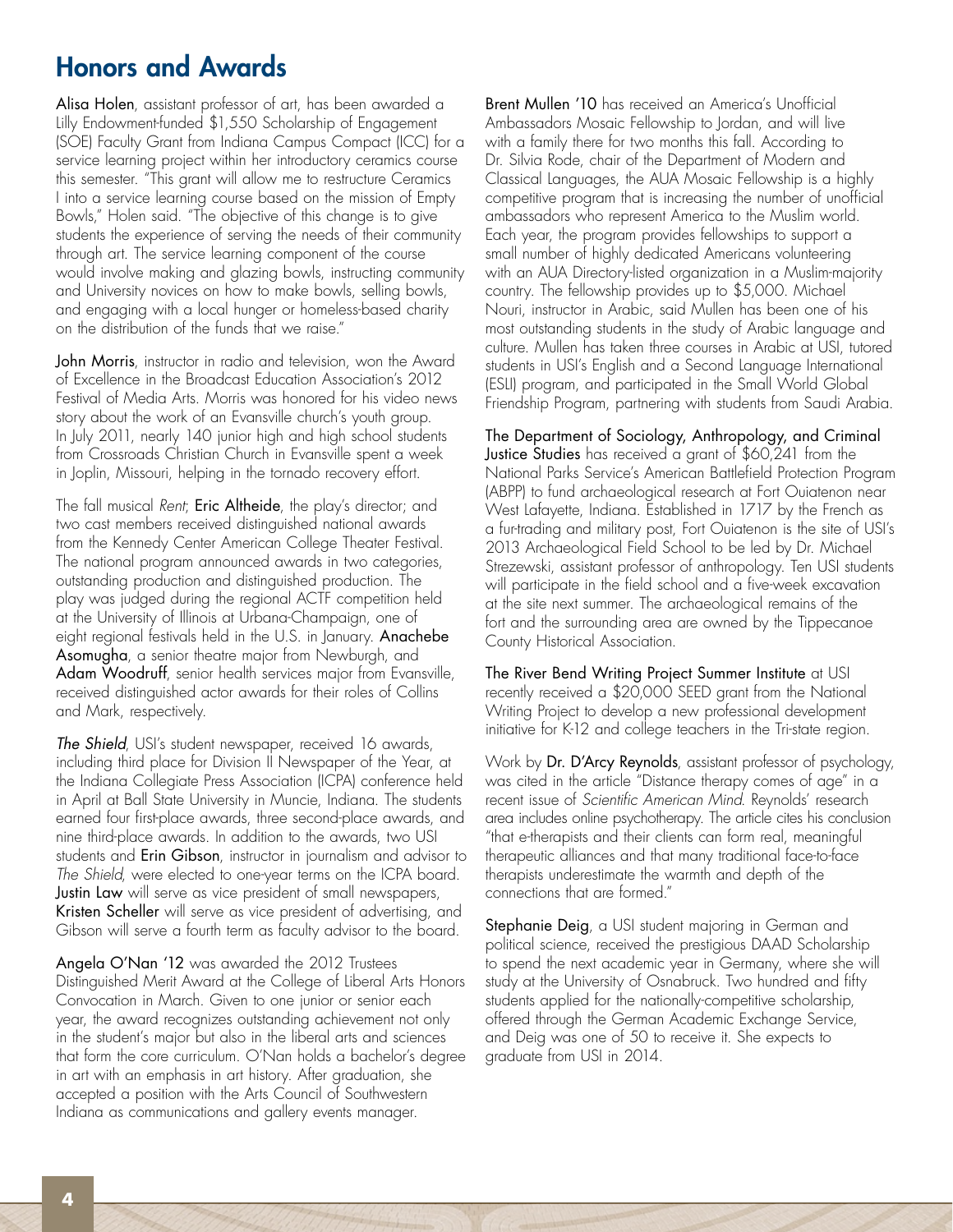# Owen link forging partnerships between USI and Scotland

USI and Historic New Harmony (HNH), an outreach program, are exploiting the New Harmony, Indiana, connection with the New Lanark UNESCO World Heritage site, a restored 18th century cotton mill village in Southern Scotland, to the advantage of students. Robert Owen, founder of the second community experiment in New Harmony, was once part-owner and manager of New Lanark, where he put his utopian ideas to work.

A summer internship to New Lanark by USI history major and anthropology minor Catherine Carver was created after Jane Masters and Anysley Gough from New Lanark visited Indiana's New Harmony and met with HNH staff.

Carver, of Deltona, Florida, spent six weeks in New Lanark on a fully-funded Global Engagement Internship in summer 2012. While there, she helped develop a public search room to support access to New Lanark's collection of photographs, maps, drawings, and documents. The work will connect the New Lanark collection to collections housed at USI's Rice Library and in New Harmony.

Dr. Kristalyn Shefveland, assistant professor of history, accompanied Carver to Scotland for 10 days, and worked with her over the course of the internship to maintain a record of the experience and to complete a final project.

Carver's was one of four Global Engagement Internships awarded in spring 2012 through USI's International Programs and Studies. Plans are to permanently fund a USI student to work at New Lanark every summer to keep a permanent link to the region's history in Scotland.

Dr. Leigh Anne Howard, associate professor of communication studies, has been to New Lanark twice working to establish a field school that would involve co-curricular programming between New Harmony and New Lanark. "Our students would enroll in a cohort of courses. As part of that cohort program, students would complete a residency at New Harmony and one at New Lanark in Scotland."



Carver poses in front of the Tower of London.

Howard has met with representatives of universities and community groups in Scotland to create partnerships there. On her second trip to New Lanark, she was accompanied by USI students Chelsi Carter Grove, Christina Taylor, and Celeste Mandley. The students were each engaged in independent research projects in New Lanark, but Howard also collected their feedback on the prospective field school.

Howard received a New Harmony Outreach and Engagement Grant to investigate the idea of the field school. She said students from across the University would be eligible to participate in the program.

"It's unique that USI has this relationship to New Harmony, and there is a lot of opportunity, given the scope of New Harmony's history in science, art, industry, medicine, and social justice issues," she said. "It provides us with some interesting and exciting academic opportunities that we haven't explored nearly enough – and then for us to link that with New Lanark is even more spectacular, because it connects to the University's mission related to community engagement, including engagement on the global level."

# USI, Craig win Arts Council Awards



The University of Southern Indiana won the 2012 Institute Arts Award, sponsored by the Arts Council of Southwestern Indiana.

The Arts Council cited USI's efforts to make the arts an integral part of programming, both for students and as part of the University's outreach efforts, highlighting the McCutchan Art Center/Palmina F. and Stephen S. Pace Galleries; New Harmony Gallery of Contemporary Art; choral ensembles and annual Madrigal Feaste;

theatre program, including the Repertory Project and the New Harmony Theatre, the University's professional Equity theatre; Creative Writing program, and the University's support of art and architecture at Historic New Harmony.

Daniel Craig, associate professor of music, is this year's recipient of the Vanderburgh County Arts Award. Craig has led USI's music program for more than two decades. He conducts the USI Chamber Choir and the USI Women's Choir, and produces the annual Madrigal Feaste, which he calls "USI's oldest living tradition." Under his direction, the University choirs have performed nationally and internationally, including a Chamber Choir Tour of Ireland in spring 2012.

Craig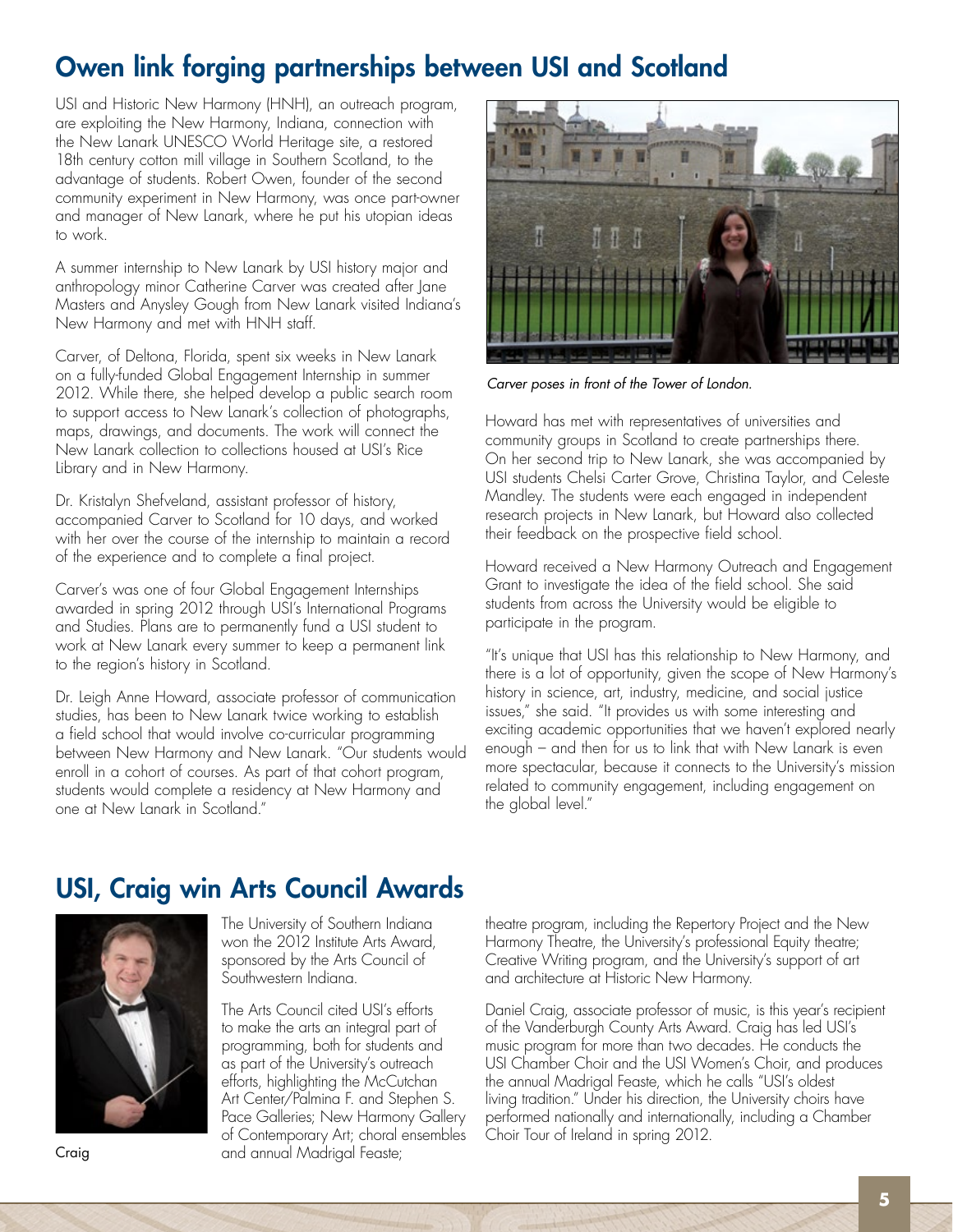

Robert Jeffers, instructor in advertising, poses with USI students at the ruins of Pompeii near Naples, Italy, during the first summer session of 2012. Pompeii is one of the stops in Jeffers' Cathedrals course, in which he has led students on a tour of ancient through Gothic sites in Europe for the last nine years. Students visit sites in England, France, and Italy.

### Support the College of Liberal Arts and USI students with a charitable gift. Apply my gift to the following fund(s).

| Apply my gift to the following fund(s).                                                                                       |  |  |
|-------------------------------------------------------------------------------------------------------------------------------|--|--|
| $\Box$ College of Liberal Arts (where the need is greatest)<br><b>J</b> Undergraduate major or department<br>(Please specify_ |  |  |
| O Graduate program or department<br>(Please specify _                                                                         |  |  |
| <b>J</b> USI Society for Arts & Humanities                                                                                    |  |  |
| <b>New Harmony Theatre</b>                                                                                                    |  |  |
| <b>J</b> Student Art Show Awards & Scholarships                                                                               |  |  |
| <b>D</b> USI Theatre                                                                                                          |  |  |
| $\sqcap$ Chamber Choir                                                                                                        |  |  |
| 7 Ropewalk Advanced Creative Writing Award                                                                                    |  |  |
| RopeWalk Writers Retreat                                                                                                      |  |  |
| $\sqcap$ Southern Indiana Review                                                                                              |  |  |
| Michael and Patty Aakhus Art Travel Scholarship                                                                               |  |  |
| <b>J</b> Jenny Ann Memorial Social Work Scholarship                                                                           |  |  |
| Robert W. Carithers Scholarship for Arts & Humanities                                                                         |  |  |
| U Walter & Shirley Everett Literature Scholarship                                                                             |  |  |
|                                                                                                                               |  |  |

Amount: \$\_\_\_\_\_\_\_\_\_\_\_\_\_\_\_\_\_\_\_\_\_

Name \_\_\_\_\_\_\_\_\_\_\_\_\_\_\_\_\_\_\_\_\_\_\_\_\_\_\_\_\_\_\_\_\_\_\_\_\_\_\_\_\_\_\_\_\_\_\_\_\_\_\_\_

Address \_\_\_\_\_\_\_\_\_\_\_\_\_\_\_\_\_\_\_\_\_\_\_\_\_\_\_\_\_\_\_\_\_\_\_\_\_\_\_\_\_\_\_\_\_\_\_\_\_\_\_

City, State, Zip \_\_\_\_\_\_\_\_\_\_\_\_\_\_\_\_\_\_\_\_\_\_\_\_\_\_\_\_\_\_\_\_\_\_\_\_\_\_\_\_\_\_\_\_\_

Phone \_\_\_\_\_\_\_\_\_\_\_\_\_\_\_\_\_\_ Email\_\_\_\_\_\_\_\_\_\_\_\_\_\_\_\_\_\_\_\_\_\_\_\_\_\_\_\_\_

Make your tax-deductible check payable to USI Foundation, 8600 University Boulevard, Evansville, Indiana 47712.

A contribution of \$25 or more to any USI Foundation fund makes graduates active members of the USI Alumni Association. LASTORY

\_\_\_\_\_\_\_\_\_\_\_\_\_\_\_\_\_\_\_\_\_\_\_\_

❐ Dal & Donna Herring Communications Scholarship ❐ Albert C. and Doris S. Hitchcock Spanish Scholarship ❐ William McGucken History Award ❐ John W. McNaughton Award for Excellence in Woodworking ❐ Daniel Miller Senior Prize in History ❐ Oscar Ozete Spanish Scholarship ❐ Petranek Non-traditional Scholarship ❐ Donald E. Pitzer History Scholarship ❐ Denise Powers Memorial Communication Scholarship ❐ Bill Sands Communication Studies Scholarship ❐ G. & E. Hoos and Daniel & Carolyn Scavone Scholarship **□** Sue & Jack Schriber Theatre Scholarship ❐ Mary A. Schroeder Scholarship in Communication Studies ❐ Sigma Tau Delta English Honorary Society Scholarship ❐ Donald S. Wolfe Foreign Language Scholarship ❐ Other (Please specify\_\_\_\_\_\_\_\_\_\_\_\_\_\_\_\_\_\_\_\_\_\_\_\_\_\_\_\_\_\_\_\_\_\_) **Method of Payment:**  ❏Check enclosed (made payable to USI Foundation) ❏Please remind me in \_\_\_\_\_\_\_\_\_\_\_\_\_\_\_\_\_\_ (month) ❏Yes, I have included my matching gift form (www.matchinggifts.com/usi) ❏Charge ❐ Visa ❐ MasterCard ❐ Discover ❐ American Express

❐ Personal Credit Card ❐ Company Credit Card

Cardholder Name \_\_\_\_\_\_\_\_\_\_\_\_\_\_\_\_\_\_\_\_\_\_\_\_\_\_\_\_\_\_\_\_\_\_

Card Number \_\_\_\_\_\_\_\_\_\_\_\_\_\_\_\_\_\_\_\_\_\_\_\_\_\_\_\_\_\_\_\_\_\_\_\_

Exp. Date entitled a Signature Exp.

Electronic checking, savings, and credit card deductions are available at www.usi.edu/onlinegiving.

\_\_\_\_\_\_\_\_\_\_\_\_\_\_\_\_\_\_\_\_\_\_\_\_\_\_\_\_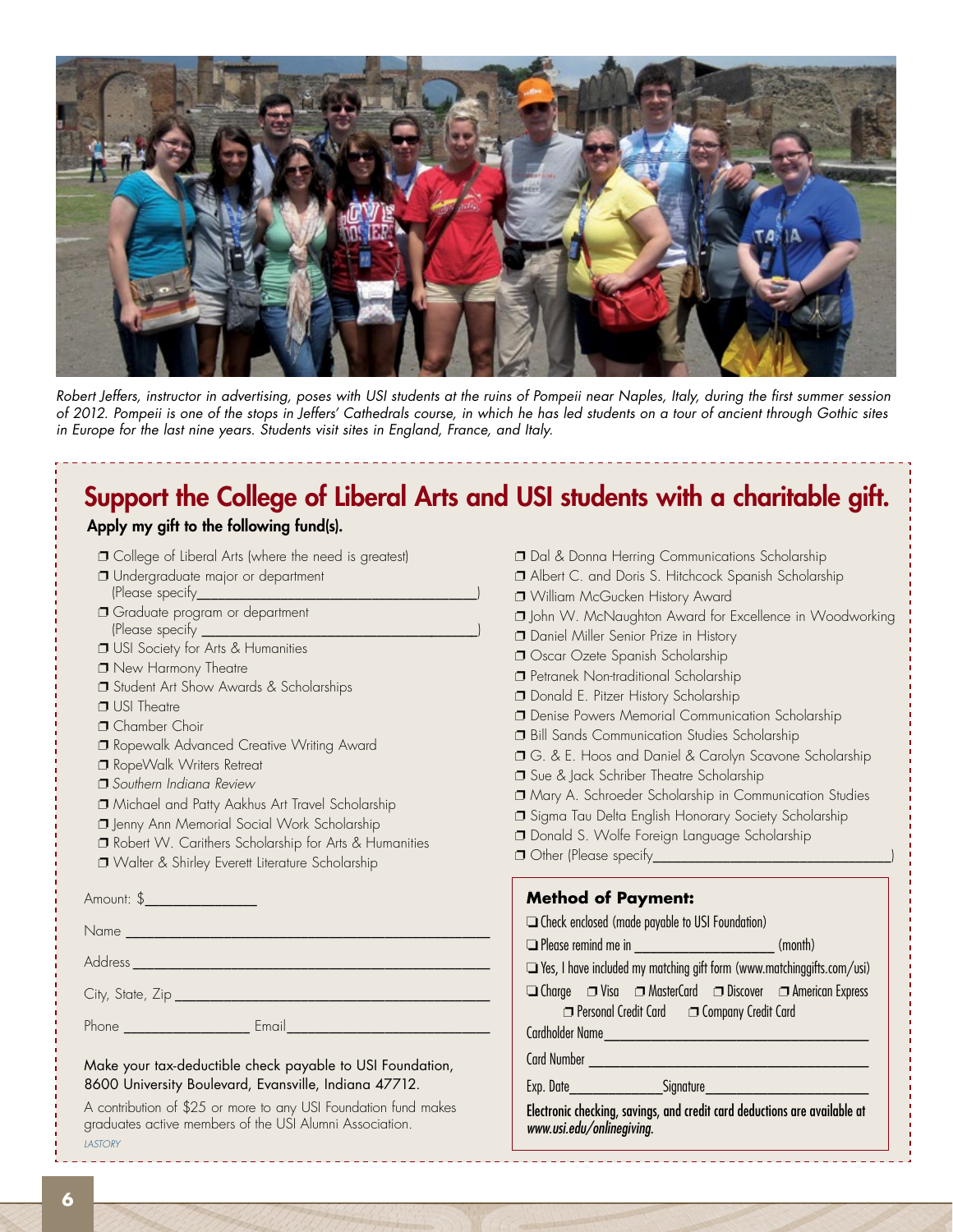# In Memoriam



Aakhus

Patricia "Patty" Aakhus, associate professor of English, director of the Center for Interdisciplinary Studies, program director of International Studies, and wife of Michael Aakhus, dean of the College of Liberal Arts, died May 16, 2012. She taught at USI for 30 years and, in recent years, taught large sections of introductory courses in international studies, classical and world mythologies, and the history of magic. In addition, she organized and led annual, campus-wide colloquia, each focusing on a common theme explored through various academic disciplines. She

regularly advised international studies undergraduates and helped arrange for study abroad trips. She published three novels based on epic poems she translated from Old Irish: The Voyage of Mael Duin's Curragh, Daughter of the Boyne, and The Sorrows of Tara. She was the recipient of the Scavone Award in Medieval Studies for her libretto based on her own translation of Chretien de Troyes's Old French poem "The Knight and the Lion." Until her death, she continued to work on a new novel and a study of iconography in Italian and Sicilian churches. Memorial contributions may be made through the USI Foundation to the International Studies Travel Fund for students.

### New English faculty member's book coming in October

The spring 2012 issue of Southern Indiana Review, USI's literary journal, includes three poems by Marcus Wicker, who joined USI this semester as assistant professor of English. Matthew Graham, director of Creative Writing, said Wicker's poetry "is a refreshing blend of personal humor and urban intensity, and is sophistically sprinkled with both pop cultural and classical references. His work is a pleasure to read, and he's a valuable addition to our creative writing



**Wicker** 

faculty." The recipient of a 2011 Ruth Lilly Fellowship, Wicker also has held fellowships from Cave Canem, the Fine Arts Work Center, and Indiana University, where he received his Master of Fine Arts degree. His first book, Maybe the Saddest Thing, will be published by HarperCollins in October. To order a copy of Southern Indiana Review, go to www.usi.edu/sir.

### Research continues on political history of wetland loss

Dr. Mary "M.T." Hallock-Morris, chair of Political Science and Public Administration, took a spring 2012 sabbatical to work on a book she is writing about the political history of coastal wetland loss in Louisiana.

Hallock-Morris has roots in the area. She lived in Florida and Louisiana, and worked for the Southern Mutual Help Association (SMHA), a not-for-profit organization with a mission to eradicate poverty in rural Louisiana, before completing work on her Ph.D.

"The book is taking me a while because every time I'm ready to publish, something happens." Those events have included Hurricane Katrina, the Deepwater Horizon oil spill, and severe flooding in summer 2011. She has repeatedly visited Louisiana since Katrina, most recently during the sabbatical. "Wetland loss has been written about as a problem, but the political mechanism that allows it to happen hasn't been addressed. That's what I'm looking at. I focus on the political aspects because if we could change the policy, the problems could be addressed."

She also visited the Netherlands after a delegation from Louisiana went there to discover if a system similar to the Delta Works, intended to prevent flooding from storms on the North Sea, could be adapted for Lake Pontchartrain.

As an outgrowth of her Louisiana research, she plans to look next at the Bush Hurricane Survey Act of the 1950s and explore why politics have allowed other countries to construct projects – like the Delta Works – that would protect them from flooding.

# Craig leads another successful tour of Ireland

In May, Daniel Craig, associate professor of music and director of USI's Chamber Choir and Women's Choir, took students on the 11th international tour he's led since joining USI 22 years ago.

Craig has taken the University choirs on trips to Poland, Canada, Germany, and Ireland. The spring 2012 tour was the fifth trip to Ireland for the Chamber Choir in the last decade. Craig has been to Ireland six times, taking a sabbatical there in 2007.

Rowan Tree, his Irish traditional band, accompanies the Chamber Choir on its Ireland tours. "I've been writing and arranging Irish traditional music for eight years," Craig said. "It's one of my areas of interest and research; my passion and my creative work."

The choir's performances in Ireland raise money for local charities, including the Clare Crusaders, AIDS West, and the Society of St. Vincent de Paul.

Although USI currently has no music major, Craig is seeking approval for a music minor. With music courses already offered, he anticipates the minor will be available soon.